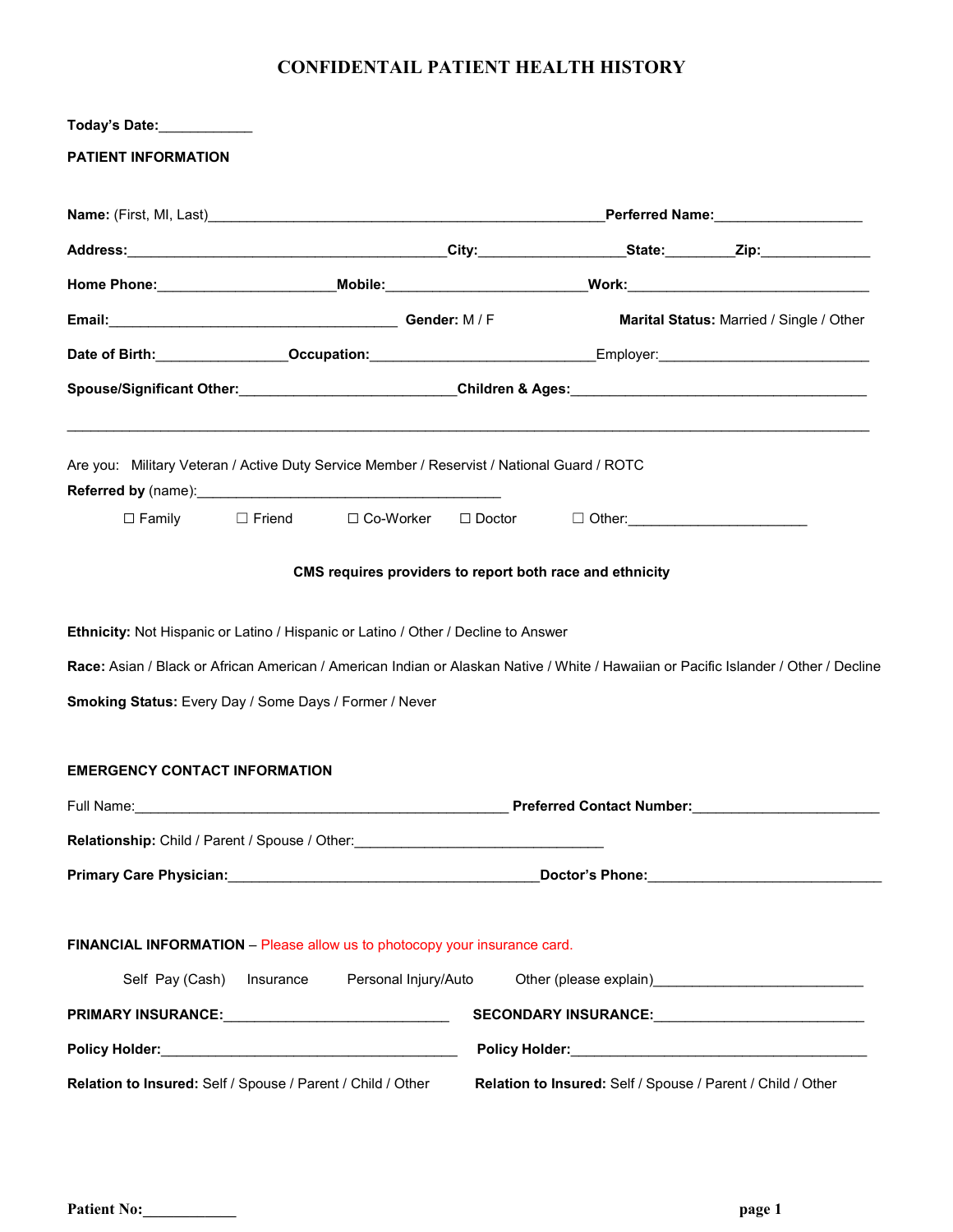**Patient Name:**\_\_\_\_\_\_\_\_\_\_\_\_

**CURRENT CONDITION INFORMATION** *PLEASE ANSWER ALL QUESTIONS*

| Major complaint:                                                                                             |  |  |  |  |                                                                                            |  |
|--------------------------------------------------------------------------------------------------------------|--|--|--|--|--------------------------------------------------------------------------------------------|--|
| When Did It Start (date):                                                                                    |  |  |  |  | What Event Caused it: Manual Canada and Separate Caused it:                                |  |
| Intensity:                                                                                                   |  |  |  |  | None (0) Mild (1-2) Mild-Moderate (2-4) Moderate (4-6) Moderate Severe (6-8) Severe (8-10) |  |
| <b>Is the Compliant:</b> Constant / Off and On                                                               |  |  |  |  |                                                                                            |  |
| <b>Is the Complaint:</b> Sharp / Stabbing / Burning / Achy / Dull / Stiff & Sore / Pins and Needles / Other: |  |  |  |  |                                                                                            |  |
| Does it Radiate/Shoot to Any Areas of Your Body? No / Yes If Yes, where:                                     |  |  |  |  |                                                                                            |  |

 $\mathcal{L}_\mathcal{L} = \{ \mathcal{L}_\mathcal{L} = \{ \mathcal{L}_\mathcal{L} = \{ \mathcal{L}_\mathcal{L} = \{ \mathcal{L}_\mathcal{L} = \{ \mathcal{L}_\mathcal{L} = \{ \mathcal{L}_\mathcal{L} = \{ \mathcal{L}_\mathcal{L} = \{ \mathcal{L}_\mathcal{L} = \{ \mathcal{L}_\mathcal{L} = \{ \mathcal{L}_\mathcal{L} = \{ \mathcal{L}_\mathcal{L} = \{ \mathcal{L}_\mathcal{L} = \{ \mathcal{L}_\mathcal{L} = \{ \mathcal{L}_\mathcal{$ 

## **DRAW AREAS OF COMPLAINTS:**



**What makes It Better?** Ice / Heat / Rest / Movement / Stretching / OTC Meds / RX Meds / Chiropractic

**What Makes It Worse?** Sit / Stand / Walk / Lying / Sleep / Movement

Who Else Have You Seen For This? No One / DC / MD / PT / Massage / ER / Other: \_\_\_\_\_\_\_\_\_\_\_\_\_\_\_\_\_\_\_\_\_\_\_\_\_\_\_\_\_\_\_\_

Where: where a set of the set of the set of the set of the set of the set of the set of the set of the set of the set of the set of the set of the set of the set of the set of the set of the set of the set of the set of th

Diagnostic Tests: None / X-rays / MRI / CT / Other: **When & Where:** When **& Where:** 

**Any Other Complaints:**\_\_\_\_\_\_\_\_\_\_\_\_\_\_\_\_\_\_\_\_\_\_\_\_\_\_\_\_\_\_\_\_\_\_\_\_\_\_\_\_\_\_\_\_\_\_\_\_\_\_\_\_\_\_\_\_\_\_\_\_\_\_\_\_\_\_\_\_\_\_\_\_\_\_\_\_\_\_\_\_\_\_